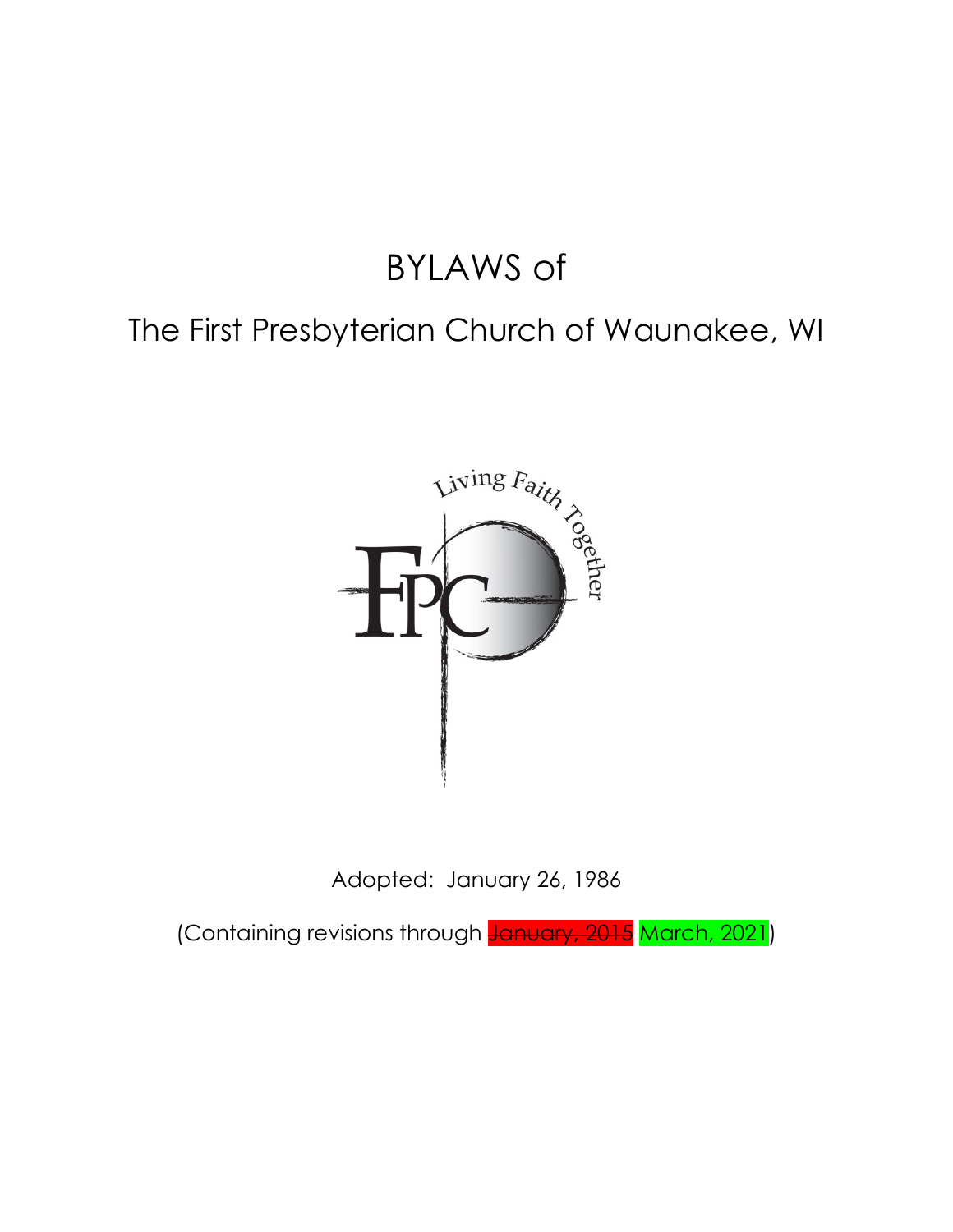#### **Article I. Name and Government**

Section 1. Name. The name of this church shall be "The First Presbyterian Church of Waunakee, Inc."

Section 2. Purpose. The purpose of this church shall be in accordance with the Book of Order, proclaiming the gospel of Jesus Christ for the salvation of humankind; sheltering, nurturing, and providing spiritual fellowship for the children of God; maintaining divine worship; preserving the truth; promoting social righteousness; and exhibiting the Kingdom of Heaven to the world.

Section 3. Government. The government of this corporation shall, at all times, be in consonance with the Constitution of the Presbyterian Church (U.S.A.), and shall be subject to the jurisdiction of the higher courts of the same in order of Session, Presbytery , Synod, and General Assembly.

Section 4. The fiscal year of this church shall coincide with the calendar year.

#### **Article II. Membership**

Section 1. The member ship of this church corporation shall consist of all members who have been or may hereafter be regularly received into the church by the Session and not dismissed or otherwise terminated.

Section 2. A faithful member accepts Christ's call to be involved responsibly in the ministry of his/her church. Such involvement includes: proclaiming the good news, taking part in the common life and worship of a particular church, praying and studying the Scripture and the faith of the Christian church, supporting the work of the church through the giving of money, time, and talents, participating in the governing responsibilities of the church, demonstrating a new quality of life within and through service to others, living responsibly in the personal, family, vocational, political, cultural, and social relationships of life, working in the world for peace, justice, freedom, and the advancement of the kingdom of God.

Section 3. As required by the laws of the State of Wisconsin, only members of full age (18 years) shall be eligible to vote on questions dealing with property and matters that are strictly the business of the corporation. Otherwise, all active members of the church are eligible to vote at all stated and special meetings of the church. Voting by proxy is not allowed.

Section 4. Changes of membership. Membership may be changed by action of the Session through dismission from the active roll or by establishment of an affiliate membership in accordance with the Book of Order, G-1.0403.

#### **Article III. Pastor, Officers & Boards**

Section 1. The Pastor. The pastor of this church shall be elected by the congregation and installed by the John Knox Presbytery. All relations between this church and its pastor shall be in accordance with the Constitution of the Presbyterian Church (U.S.A.), and under the jurisdiction of the John Knox Presbytery.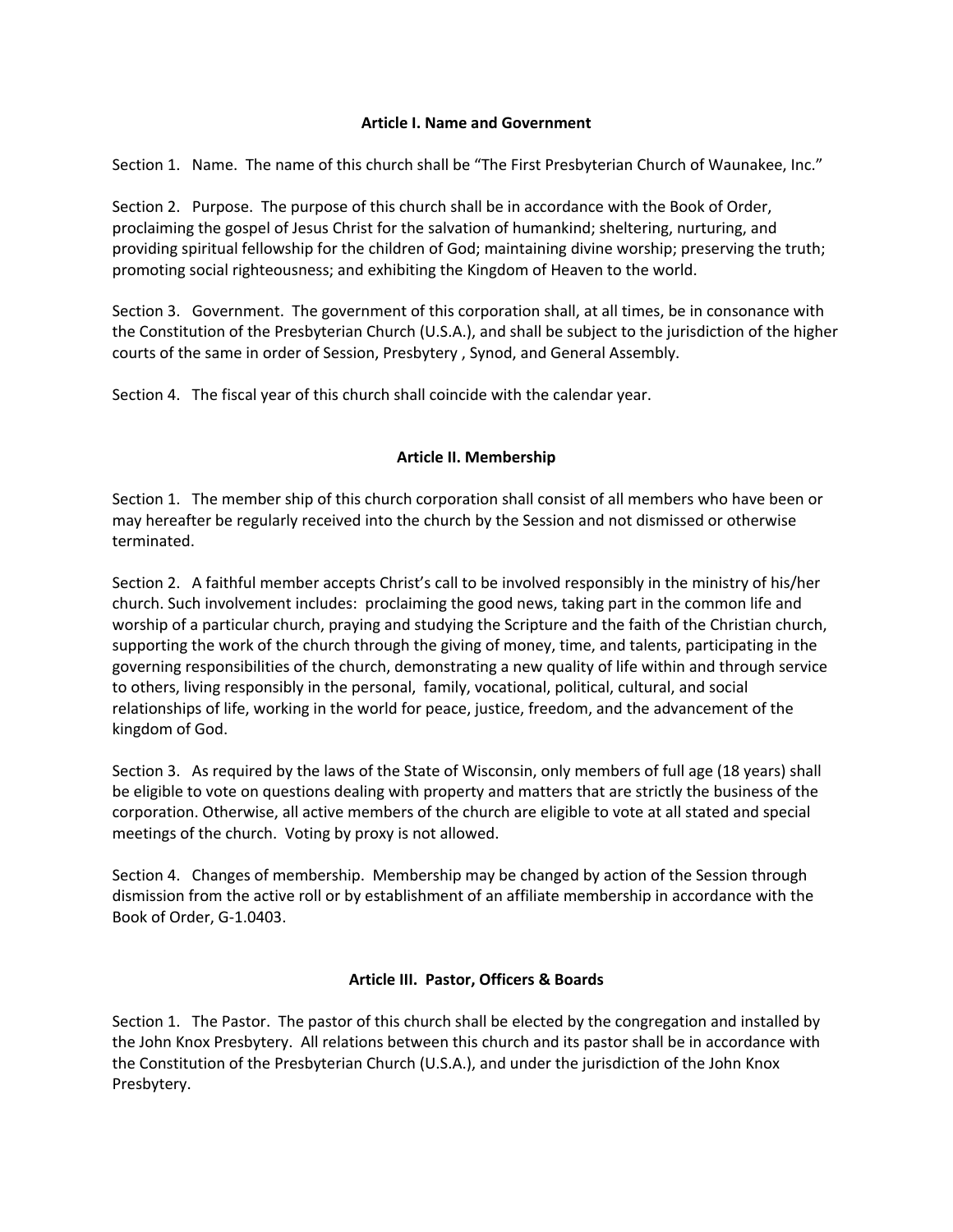Section 2.1. The Session. The Session is the only judicatory of this church. The Session shall consist of the pastor, who is the Moderator, and the ruling elders duly elected to it by the congregation.

Section 2.2. Jurisdiction of Session. All officers, boards, committees, and organizations of the church shall be subject to the jurisdiction of the Session, in the manner and to the extent set forth in the Book of Order of the Presbyterian Church (U.S.A.). The session shall at all times maintain and effectively control the government of the church.

Section 2.3. Organization of the Session. The Session shall confirm the election of a Clerk, who shall be a ruling Elder, for such term as it may determine. (G-3.0104) The Session shall elect a Treasurer for such term as the Session shall decide. He/she shall serve directly under the direction of the Session. One year must elapse after the Treasurer has served six consecutive years in order to be eligible for election again. (G-3.0205). Session shall elect such other officers as it may desire. The Session shall organize as many standing committees as it sees fit. Each standing committee is ordinarily to be chaired by a Session member and may include both church members and "friends of the church" who are active in its fellowship and work. The Moderator of the Session, or his/her designee, shall be considered an exofficio member of all church boards and committees. The elders of this church are also duly installed as Trustees of the Corporation, administering both spiritual and corporate powers. This one board system shall be known as the unicameral system, which is in accord with the Book of Order of the Presbyterian Church (U.S.A.). (G-4.0102)

Section 2.4.a. Elders shall ordinarily be elected to the Session at the **October** June meetings of the congregation and shall be ordained and/or installed prior to the January July meeting of the Session. Retiring elders shall serve until their successors have been installed.

Section 2.4.b. Vacancies. A vacancy in the office of Elder or any other elected church office shall be filled by an election to be held at a special meeting of the congregation for which adequate notice has been provided. The election shall be conducted in accordance with Article IV – Nominations and Article VI – Meetings of these Bylaws.

Section 3.1. Corporation. Since the corporate affairs of the church are handled by the Session, it shall administer all the property, real and personal, of the church. Conveyances, leases and mortgages of real property and conveyances, transfers, assignments, pledges, and disbursements of personal property, including monies and securities, shall be made in the name of the church by such officers as the Session may designate. The Session Clerk and/or Church Treasurer shall act as official signatories on behalf of The Church as directed by The Session. No sale, mortgage or lease of any real property belonging to the church shall be made except with the proper authorization of the member ship granted at a regularly constituted meeting of the membership, and shall be cleared through the proper channels of Presbytery when necessary. (This provision shall not include rental agreements which from time to time may be made by the Session with community or civic or service groups using a part of the church facilities for their meetings or operation.) In accordance with G-4.0203 of the Constitution of the Presbyterian Church (U.S.A.), Part II, Book of Order, all property held by the church is held by the Trustees\* thereof, in trust nevertheless, for the use and benefit of the Presbyterian Church (U.S.A.). The Trustees shall do each and every act, matter, or thing, necessary or incidental to carry out the purpose of the resolution in conformity with the said Constitution and Book of Order.

\*The Trustees in our church are the members of the Session (See Section 2.3 above.)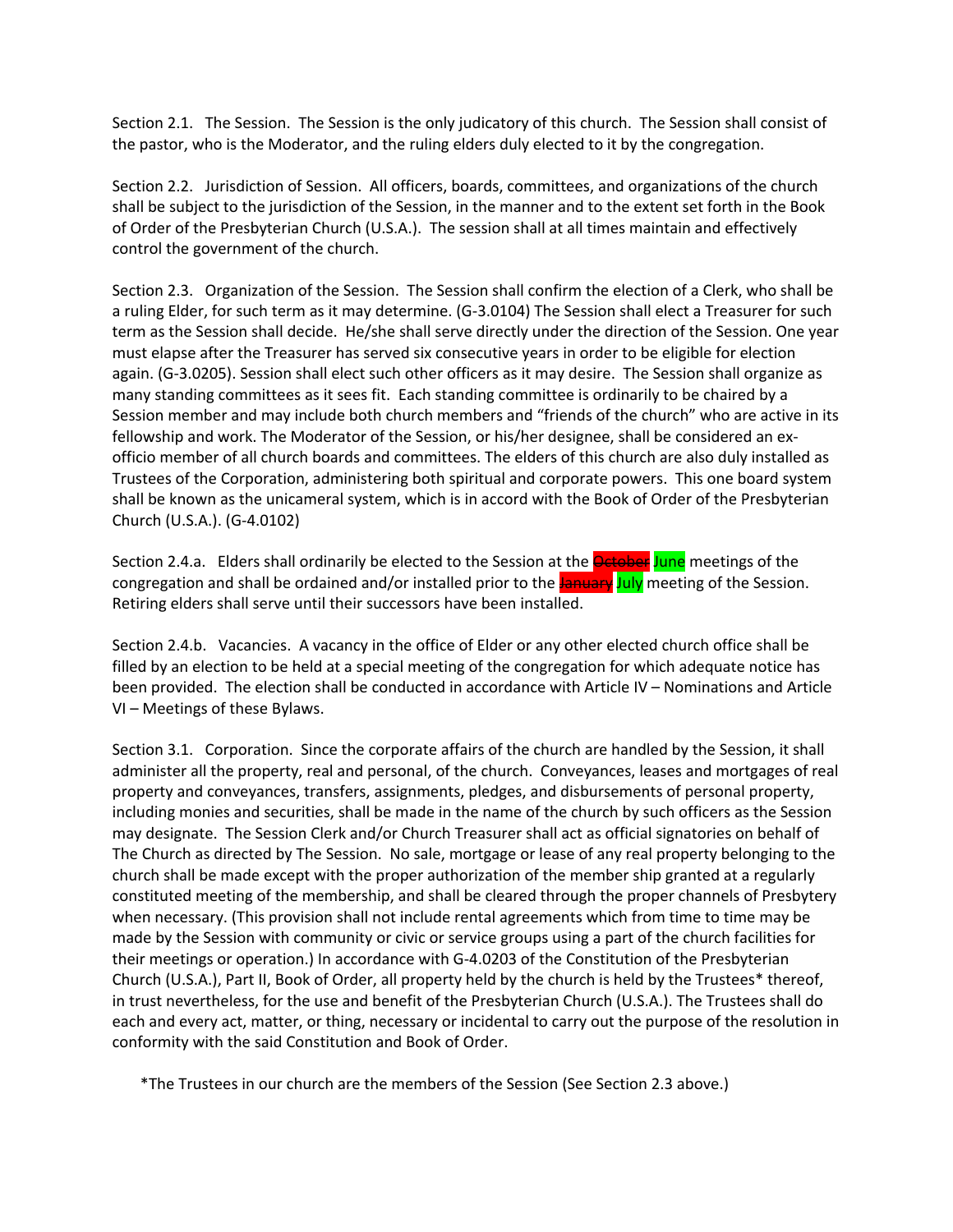Section 3.2. The pastor shall be, by reason of office, President of the Board of Trustees and shall preside at meetings of the church corporation. The Clerk of Session shall be, by reason of office, Secretary of the Board of Trustees and the corporation.

Section 3.3. At the January meeting of the congregation, the Session shall report to the congregation receipts and payments for the year last ensuing, presenting an estimate and budget of expenses and expenditures for the current year and presenting any new business to be undertaken for the welfare of the congregation.

Section 3.4. The finances of the church shall be reviewed annually under the direction of the Session. The financial review will be conducted by two qualified persons who are not presently serving as officers of the church and are unrelated to the finance officers. Others involved in the review shall be the Finance Elder, the Treasurer, and The Church Business Administrator. (G-3.0113)

Section 3.5. At the **October June** meeting of the congregation, Deacons shall be elected to a ministry of sympathy and service in the Church, as provided in the Book of Order of The Presbyterian Church (U.S.A.) They shall be ordained and/or installed prior to taking office and shall serve until their successors have been installed.

### **Article IV – Nominations**

Section 1. Officers of the church, including Ruling Elders and Deacons, shall be nominated for offices by a representative nominating committee consisting of two ruling elders, chosen by the Session, at least one of whom is currently serving on the Session; two deacons, chosen by the Board of Deacons; and four members from the congregation at large, elected at the **October June** meeting of the congregation. The pastor will be, by reason of office, a member of this committee, but without vote. This committee shall ordinarily convene at least thirty days before the **October June** meeting of the congregation to prepare a slate of nominees for the meeting. The work of the committee shall not prevent nominations from the floor by any eligible voter.

Section 2. Chair. The Session shall have the authority to appoint the chair of this committee.

Section 3. The nominating committee may, but shall not be required to, present its slate of nominees to the Session for review prior to the **October June** meeting.

#### **Article V – Terms**

Section 1. Elders elected to the Session, and Deacons elected to the Board of Deacons, shall be set up into three classes, serving terms of three years.

Section 2. Having competed a term, an elder or a deacon shall be eligible for election to another three year term.

Section 3. No elder or deacon shall be elected to a third consecutive term. One year must elapse after two full terms to be eligible for election again.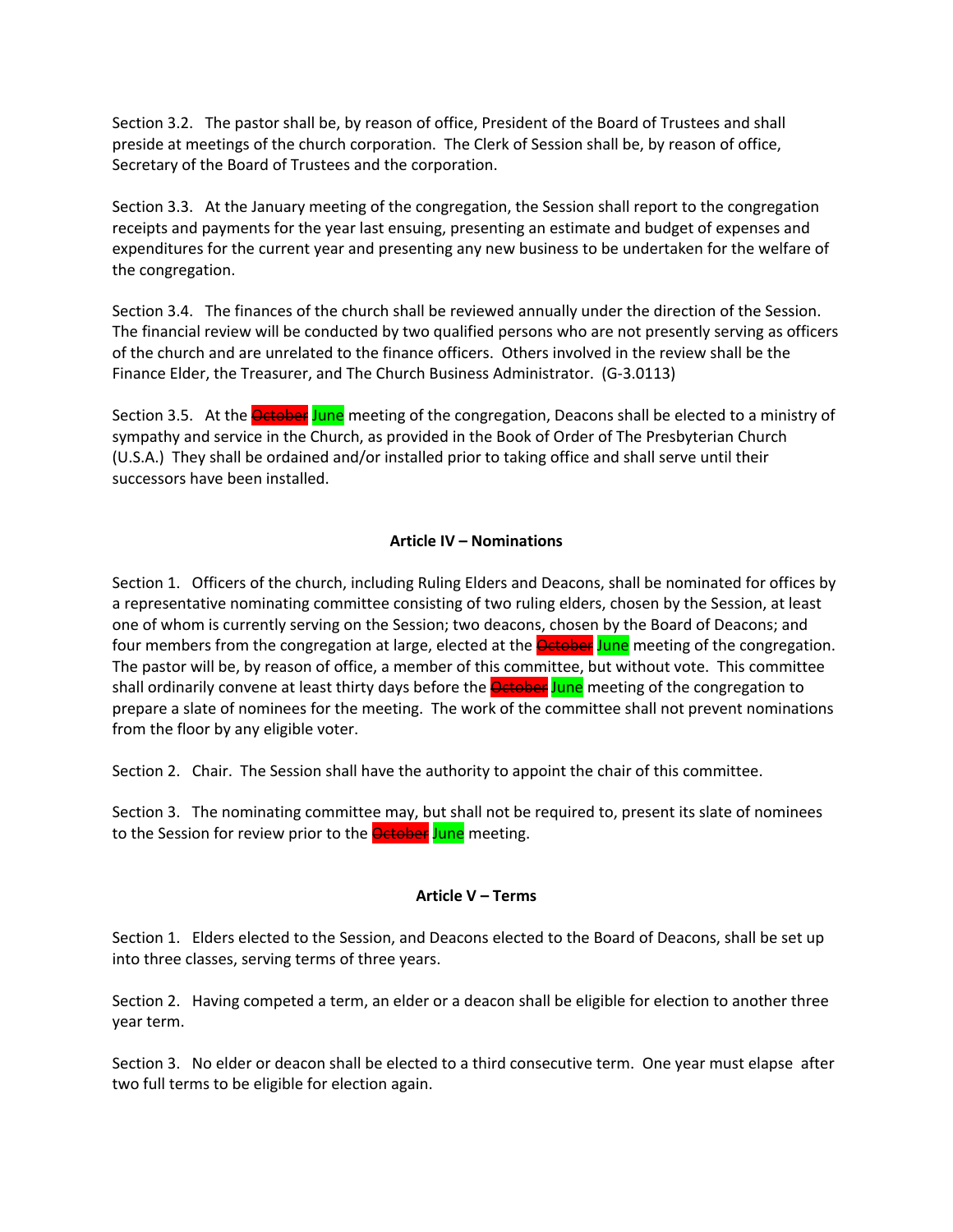Section 4. No one shall be elected as elder or deacon who is not a member in good standing in this church.

#### **Article VI – Meetings**

Section 1. There shall be two regular meeting of the congregation. The first shall take place on the last Sunday in January and shall deal with annual reports, matters related to Article III, Section 3.3, and any other business properly brought before the meeting. The second meeting of the congregation shall take place on the *fourth Sunday of October* first Sunday of June and shall have as its primary business the elections mentioned earlier in these bylaws. Other business may be properly brought to this meeting as well. The Clerk of Session shall provide adequate notice of said meetings.

Section 2. Special meetings may be called by the Session when deemed advisable. The Clerk of Session shall provide adequate notice of called meetings and only those matters mentioned in the call for the meeting may be considered.

Section 3. All meetings shall be opened and closed with prayer.

Section 4. The Pastor shall ordinarily moderate all meeting of the congregation. The Clerk shall keep an up-to-date record of all meeting of the congregation.

Section 5. A quorum for a congregational meeting shall consist of at least FIVE PERCENT OF THE MEMBERSHIP OF THE CHURCH. If a quorum is not present at any special or regular meeting, all efforts shall be made to contact members to arrive at a quorum. If this fails, the meting shall be rescheduled for the earliest possible date within the bounds of notification requirements.

Section 6. Regular meetings of the Session shall be held. Such meetings shall be published in the weekly church bulletin.

Section 7. Session Quorum. A quorum of the Session shall be the pastor or other presiding officer and one third of the elders but no fewer than two, except for the reception and dismission of members, when the quorum shall be the moderator and two members of the Session.

#### **Article VII – The Pastor**

Section 1. According to the requirements of the Constitution of the Presbyterian Church (U.S.A.) the adequacy of the pastor's salary shall be reviewed annually and shall be submitted by the Session for approval by the congregation at its January meeting (G-2.0804).

Section 2. When there is a vacancy in a pastoral position, the Session and the congregation shall seek the guidance from the Committee on Ministry of the John Knox Presbytery in securing a pastor.